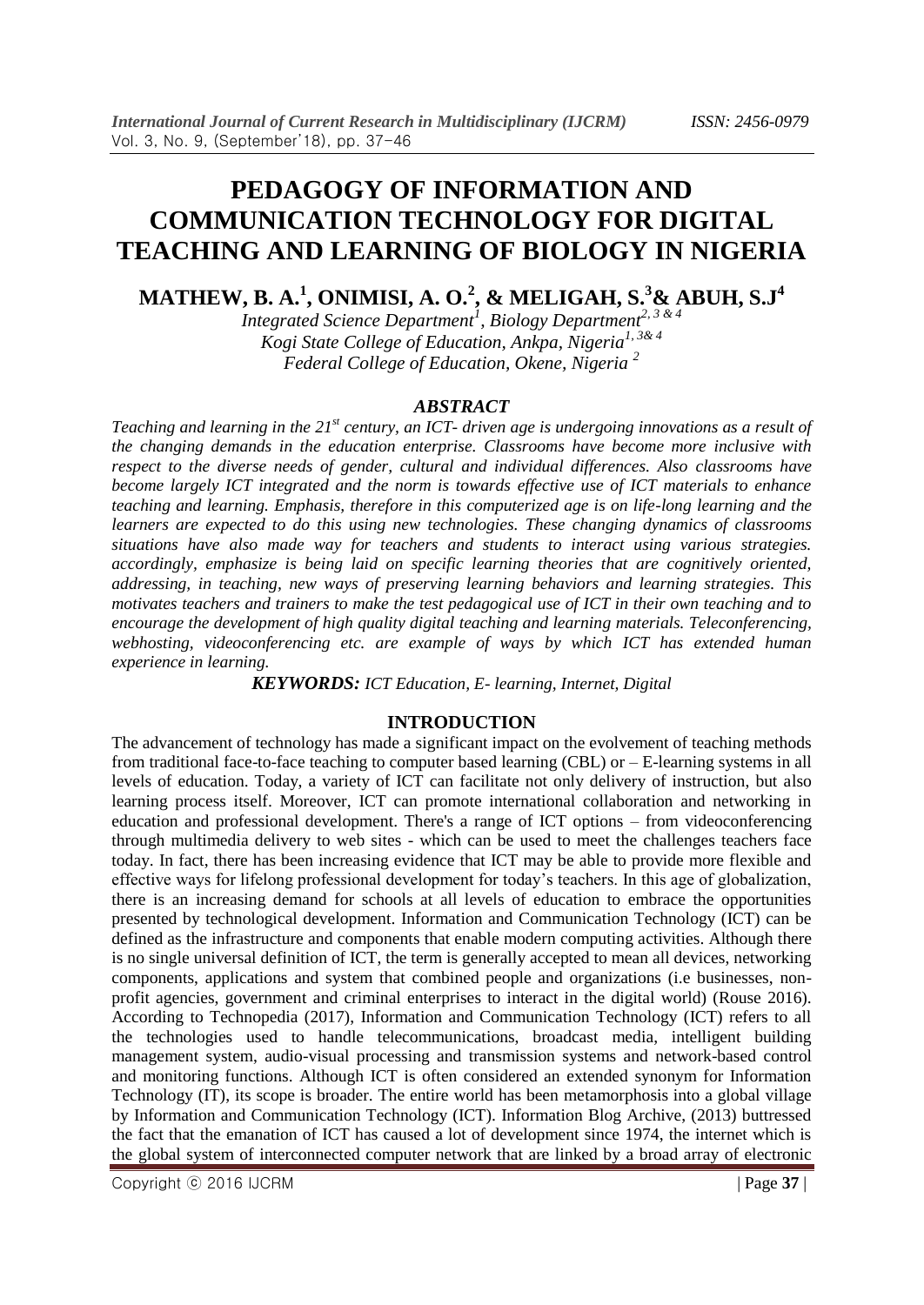and practical networking technology is the medium through which all those development were made possible. Information and Communication Technology (ICT) has therefore been observed as the greatest achievement of the  $20<sup>th</sup>$  and  $21<sup>st</sup>$  centuries as it has impacted significantly the core of human development and many aspects of human lives such as agriculture, medicine, sciences, and so on. Information and Communication Technology (ICT) has become a major tool for gaining competitive advantage in the corporate world and as such has been integrated into the operations of most high performing organizations in every economy and Nigeria as a nation is not left behind. The demand in Nigerian is expanding exponentially. this increasing in demands for schools can attributed to the advert of the knowledge- driven society (Katz, 2001) that is, a society that requires higher levels of states and qualification for employment. The old practice where a job is for life is no longer tenable as labor market demand knowledge and skills that require regular update. Emphasis, therefore in this computerized age is on life- long learning and the learners are expected to do this using new technologies. To meet the changing world-wide demand for education, electronic learning has been adopted in the developed country to overcome many of the barriers. There is need to appraise the extent to which teachers in Nigerian utilize new technological result in science curriculum delivery. Although ICT has several definitions depending on the nature of its use, for this purpose, ICT (information and communication technology) is used as an umbrella term that includes any communication device or application, encompassing: radio, television, cellular phones, computer and network hardware and software, satellite systems, as well as the various services and applications associated with them, such as videoconferencing and distance learning. We refer to ICT in the particular context of ICT provision, policy and teacher factors that variously support teaching, learning and a range of activities in education. Information and communication technology refers to information channels such as the World Wide Web, online database, electronic documents, management and accounting systems, intranet, communication channels include e-mail, electronic discussion groups electronic conferences, the use of cell phones, hard wares and soft wares used to generate, prepare, transmit, and store data, such as computers radios, TV, computer programmes / tools (International Institute for sustainable Development, 2007). The term used to cover a whole range of hardware and software. ICTS merges computing with high-speed communications links carrying data, sound and video. Examples include personal computers, telephones, televisions, and various handled devices.

Biology teachers have to distinguish between two groups of ICT applications. In the first groups are generic applications used in all subjects, like word processing, searching for information, communication using e-mails, and multimedia presentations. In this case if a science teacher does not use ICT in classroom damage to the students is limited because they can achieve missing skills with their working on other subjects, or at home (Kuhlemeier and Hemker, 2007), in the second groups are application adapted or developed to be used in science teaching

(McFarlane and Sakellariou, 2002), like imaging system in microscopy (Mc lean, 2000; fiche et al., 2006) virtual laboratory (Jenkins, 2004), and real laboratory exercises with data acquisition systems (Sorgo et al., 2008) the most important difference among this two groups of application is that if a science teacher does not use such applications in teaching students in most cases they will not be able to compensate loss with work in other subject or at home.

The teaching and learning of biology subjects in all levels of education involves helping students to learn science, acquire problem solving skills, develop critical thinking skills, and also helping them to know how and where to obtain needed information, develop the spirits of inquiry and above all prepare them for the process of life-long education (Inomeisa and Osakwe, 2010). Use of ICTS such as computer technology and internet is intended to enables teachers to facilitate learning more effectively and enhance students understanding of concept which are expected to translate into expansion of knowledge and improve examination outcomes. To achieve this, the teachers must deployed new technological resources in the teaching of biological science for maximum benefit. To keep pace with the rapid scientific and technological changes, there is urgent needs to move beyond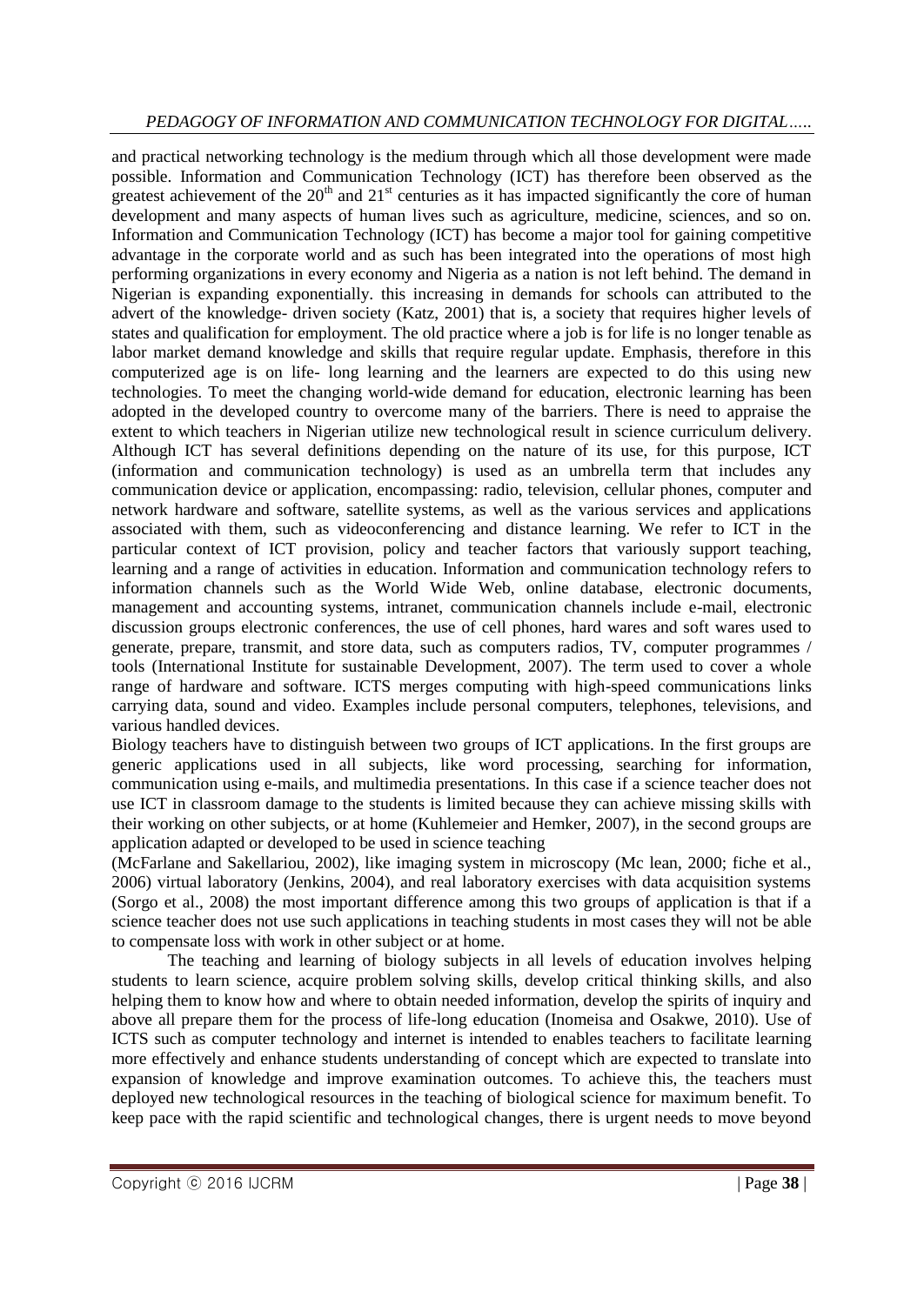the passive learning activities that characterize lecture towards more engaged, active and investigative biology lessons.

Computer assisted learning (CAL) packages can be used in diversity of ways the tutorial style may be used by talented or motivated students for exploration of biology contents, remedial help, or for revision. When computers are used for testing or assessments of students they can provide automated and immediate feedback to a student about their progress and achievement. The use of computer to assess student's performance has been adopted by some schools to reduce cost of marking. The use of computer has the benefits of providing feedback at a speed impossible if marked by staff especially such software used by examination bodies. ICTs offer special opportunities to stimulate growth and increase innovation in every local setting, thereby enabling individuals and institutions to interact more productively with the global economy and the wider world. . . But to realize their potential, technologies must be part of a mix of productive changes and supporting capabilities

## **ICT and the Teaching and Learning of Secondary School Biology**

In Africa, the use of Information and Communication Technology is fast gaining ground in many educational institutions. The case in Nigeria is not different; the use of ICT in the teaching of sciences, especially biology is inherently advantageous and rewarding. Although many secondary schools in Nigeria are still backward in ICT usage and applications. According to Even (2007) in Esharenana and Emperor, (2010), the need for ICT in Nigeria secondary schools cannot be overemphasized because improved secondary school education is essential to the creation of foundation for effective human capital development in any country. Esharenana and Emperor (2010), further recalled that the Federal Government of Nigeria in the National Policy on Education (Federal Republic of Nigeria 2004) recognizes the prominent role of ICT's in the modern world and has integrated ICT into her educational system. Many ICT-driven projects and plans had been launched to make this realizable but due to factors that are not too far from politics, corruption, insurgencies, mismanagement and lack of political good will, nothing much have been done and realized in this regard.

# **THE IMPACT OF ICT USE ON TEACHING AND LEARNING BIOLOGY IN NIGERIA**

Most biology teachers in teacher training institutions have limited knowledge of ways technology can be effectively used in their professional practice. In this age of digitliization, being able to effectively apply technology should be high on the list of what biology teachers at all levels of our education should know and be able to do during biology instructional interaction or transaction. There is no doubt if used appropriately for specific purposes in specific contexts, technology can be an effective tool in supporting teaching and learning of biology. The way Information Communication Technology (ICT) has been used in the education can be divided into two broad categories;

- 1. ICT for Education
- 2. ICT in Education

ICT for Education refers to the development of information and communication. Information technologies (ICTs) are information handling tools that are used to produce, store and process, distribute and exchange information. These different tools are now able to work together and combine to form networked world – which reaches into every corner of the globe (UNDP, Evaluation Office, 2001). It is an increasingly powerful tool for participating in global markets, promoting political accountability, improving the delivery of basic services, and enhancing local development opportunities (UNDP, 2006). According to Ogunsola (2005; Torruam and Abur, 2013) ICT "is an electronic based system of information transmission, reception processing and retrieval, which has drastically changed the way we think, the way we live and the environment in which we live". It can be used to access global knowledge and communication with other people (Ogunsola, 2005; Torruam and Abur, 2003). Students who use ICTs gain deeper understanding of complex topics and concepts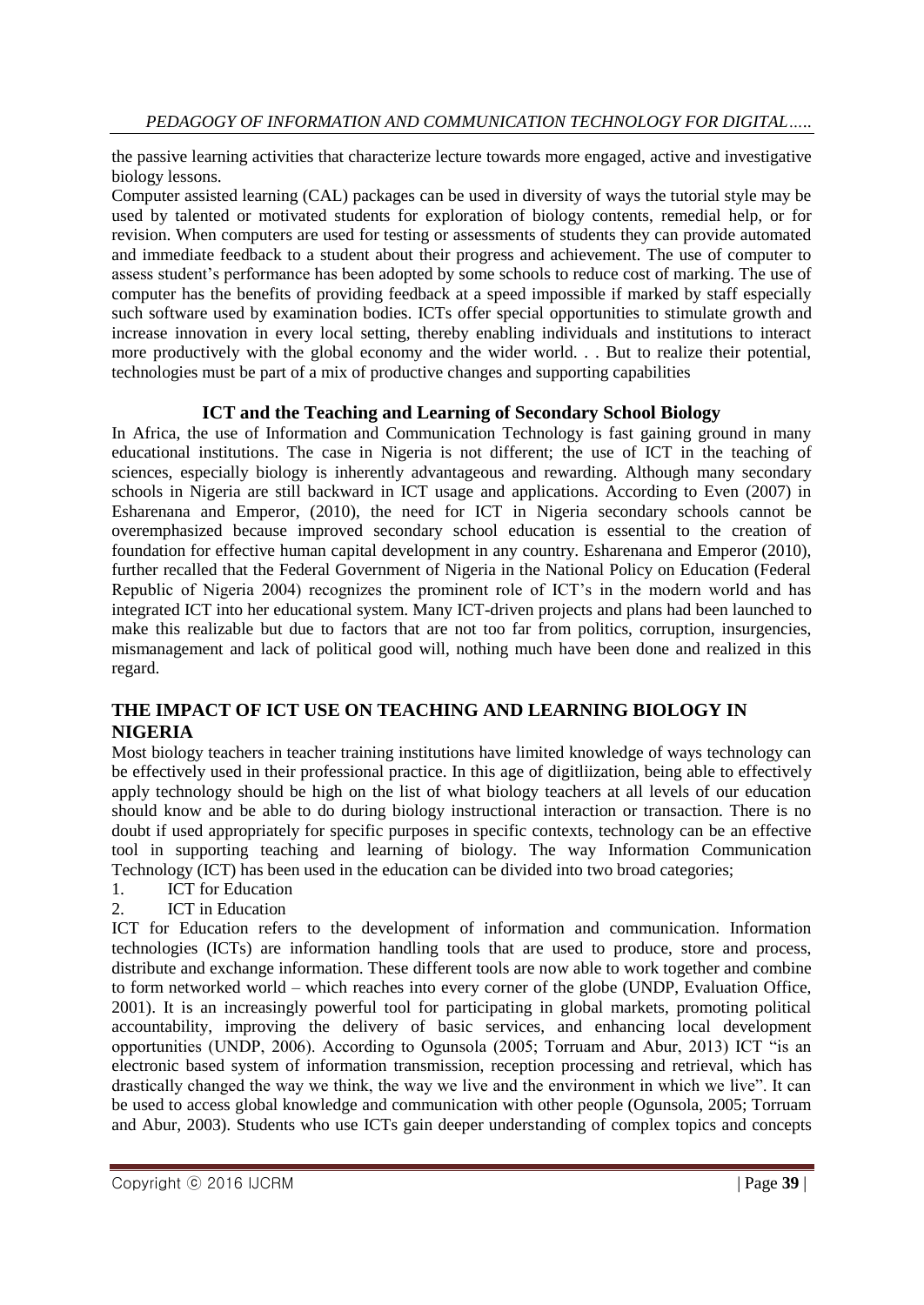and are more likely to recall information and use it to solve problems outside the classroom (Apple computer, 2002; Torruam and Abur, 2013).

The present century is marked by the explosion of scientific knowledge, which has resulted in managing appropriate technological processes and resources. The ICT brings more rich material in the classrooms and libraries for the teachers and students. It has provided opportunity for the learner to use maximum senses to get the information. It has broken the monotony and provided variety in the teaching – learning process (Agashe, L, 1995).

The computers were never developed for improving quality of teaching-learning process. But researchers started using computers for teaching purpose. It gave birth to Computer Assisted Instruction (CAI), Computer Manage Instruction (CMI), Computer Based Instruction (CBI), etc. people started developing CAI for teaching different subjects at school as well as Higher Education level (Haies et'al, 1987). The ICT being latest, it can be used both at school and higher education levels in the following areas;

- Teaching, diagnostic testing, Remedial teaching, evaluation, psychological testing, development of virtual laboratory, online tutoring, development of reasoning and thinking and instructional material development, teachers also enhance their quality by using technology in teaching.

## **Role of ICT in Biology Teaching**

ICT simplifies the part of teaching as visual presentation, we learn 80% of the learning through visual. So the visual presentations of the particular topic could be easily understood by the student teachers. It will be more effective of the student teachers gain knowledge of integrating ICT in their classroom instruction. The use of ICT in higher education level, the information can be delivered very easily and helps the students to understand the particular topic with proper visualization and enjoy the new learning experiences.

## **ICT has the following advantages:**

- $\checkmark$  Eliminate time barriers in education<br> $\checkmark$  Eliminate geographical barriers as le
- Eliminate geographical barriers as learners can log on from any place  $\checkmark$  A synchronous interaction is made possible leading to thoughtful and
- A synchronous interaction is made possible leading to thoughtful and creative interaction.<br>
A synchronous interaction made possible via ICT.<br>
A New educational approaches can be applied.<br>
It can provide speedy disseminati
- Enhanced group collaboration made possible via ICT.
- New educational approaches can be applied.
- It can provide speedy dissemination of education to target groups
- It enhances the international, dimension of educational services,
- It allows for just in time and just enough education for employees in organizations.
- It can also be used for non-formal education like health campaigns and literacy campaigns (senthilkumar et'al, 2014).

## **Technology in the Biology Classroom**

There are various types of technologies currently used in traditional biology classrooms. They are as follow;

- **Computer in the classroom:** As a device, computer improves teaching and learning process easily. As an essential tool it integrates ICT in the classroom where the teachers are able to demonstrate a new lesson, illustrate and show new websites.
- **Class Website:** It is the easiest way to display project work and assignment for students. Once a web page is designed students are provided with classroom works, home woks assignments, famous quotations, games and practical lessons on game reserves, zoos or animal life.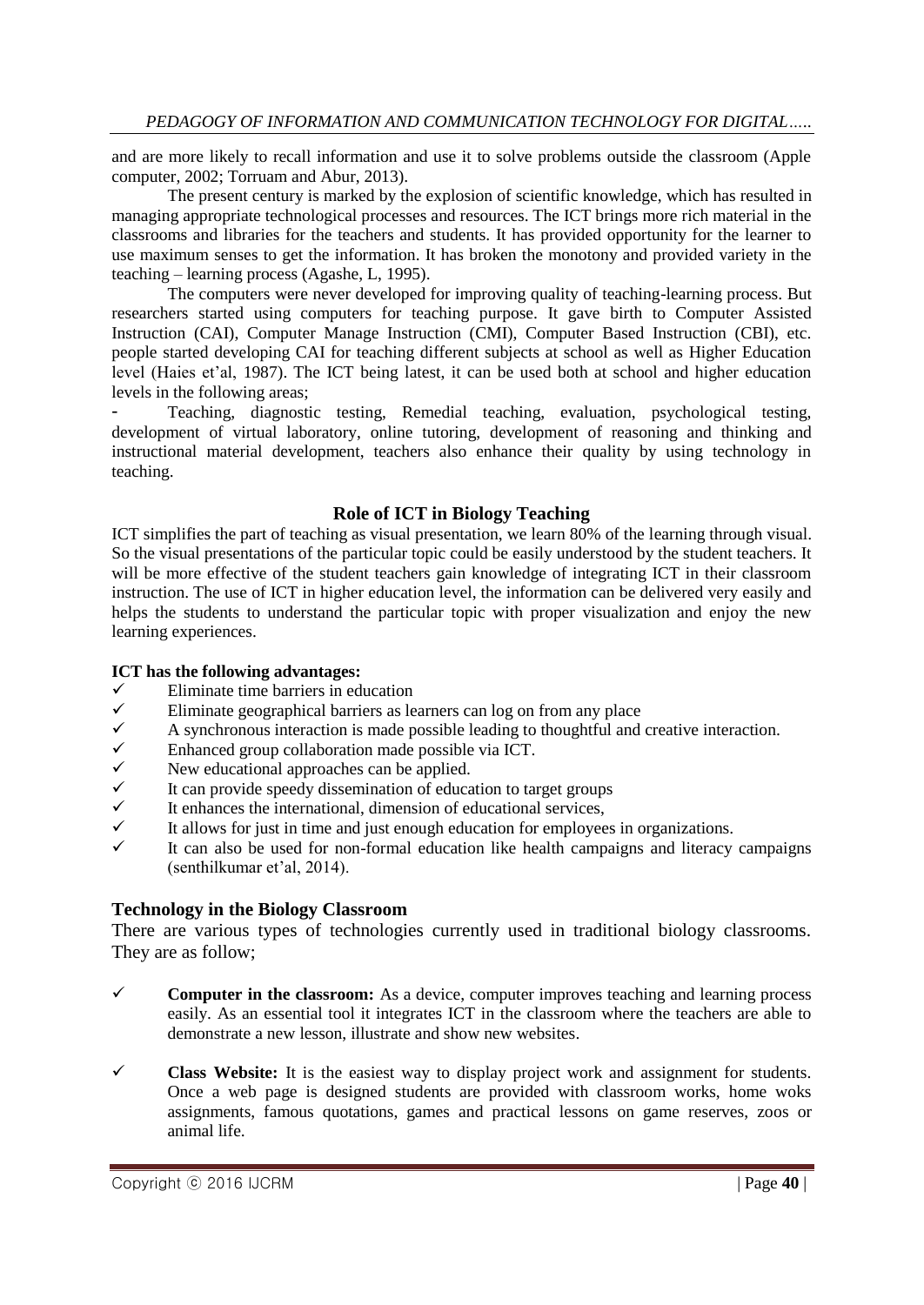- **Class blogs and Wikipedia:** There are a variety of web 2.0 tools currently being used in the classroom. Wikipedia is a website to allow multiple members to edit a single document. Thus allowing a thoroughly collaborative and carefully edited file.
- **Wireless classroom microphones:** Classrooms are these days very large and noisy so with the use of microphones while teaching, distractions are prevented and learning take place.
- **Mobile devices:** Mobile devices like clickers or smart phones can be used to enhance the learning experience of the students in and outside the classroom.
- **Interactive whiteboards:** This has given opportunity to touch control of computer applications. Thus enhancing the teaching and learning experience in the classroom through computer screen. This not only aids visual learning, it is also interactive and the students can draw, write or manipulate images on the interactive whiteboard.
- **Digital Video:** LCD projector like equipments equipped our teaching and learning process as proper as possessed DVD players also help us instead of LCD projector.
- **Online Media:** streamed video websites can be utilized to improve a classroom lesson by using internet.
- **Online study tools:** These tools make study easier and is also a motivator to studying.
- **Podcasts:** Podcasting is a relatively new invention that allows anybody to publish files to the internet where individuals can subscribe and receive new files from people by a subscription. Although podcasts are a new phenomenon in classroom, especially in college campuses, studies have shown the differences in effectiveness between live lectures versus podcast are minor in terms of the education of the student.

# **Criteria for Implementation of ICT in Biology Teaching**

Some students believe Biology is a tough subject because of its voluminous concepts. Learning of Biology can therefore be made easier and more interesting by integrating ICT tools in instructional strategies for its teaching. Hence, the teacher education programme at every level should give more emphasis on ICT training for student teachers to apply ICT in their instruction. The curriculum of the teacher education programme should be revised by incorporating the innovative technological equipments for the dissemination of knowledge. Future teachers should be acquainted with these new technologies to make the teaching and learning of process easier and more interesting for students or learners. ICT directly improves the quality of education and indirectly improves the country's economy (senthilkumar et al, 2014).

## **Factors influencing the use of ICT in the teaching and learning of Secondary School Biology in Nigeria**

Biology is a natural science which occupies an important position in the school curriculum. Biology is central to many science related courses such as medicine, pharmacy, agriculture, Nursing, Biochemistry and so on (Mudashiru, and Adedeji 2010). Ahmed (2008), observed that the performance of students in Biology at secondary school level has been poor and was caused by many factors. Among these factors are: poor quality of science teachers, lack of suitable and adequate science equipments, over-crowded classroom among others.The use of Information and Communication Technology (ICT) in the teaching of Secondary School Biology is advantageous. Biology Teachers in the  $21<sup>st</sup>$  century are faced with the challenge of teaching the net generation of students which come to class equipped with multimodal learning skills, who are constantly in touch,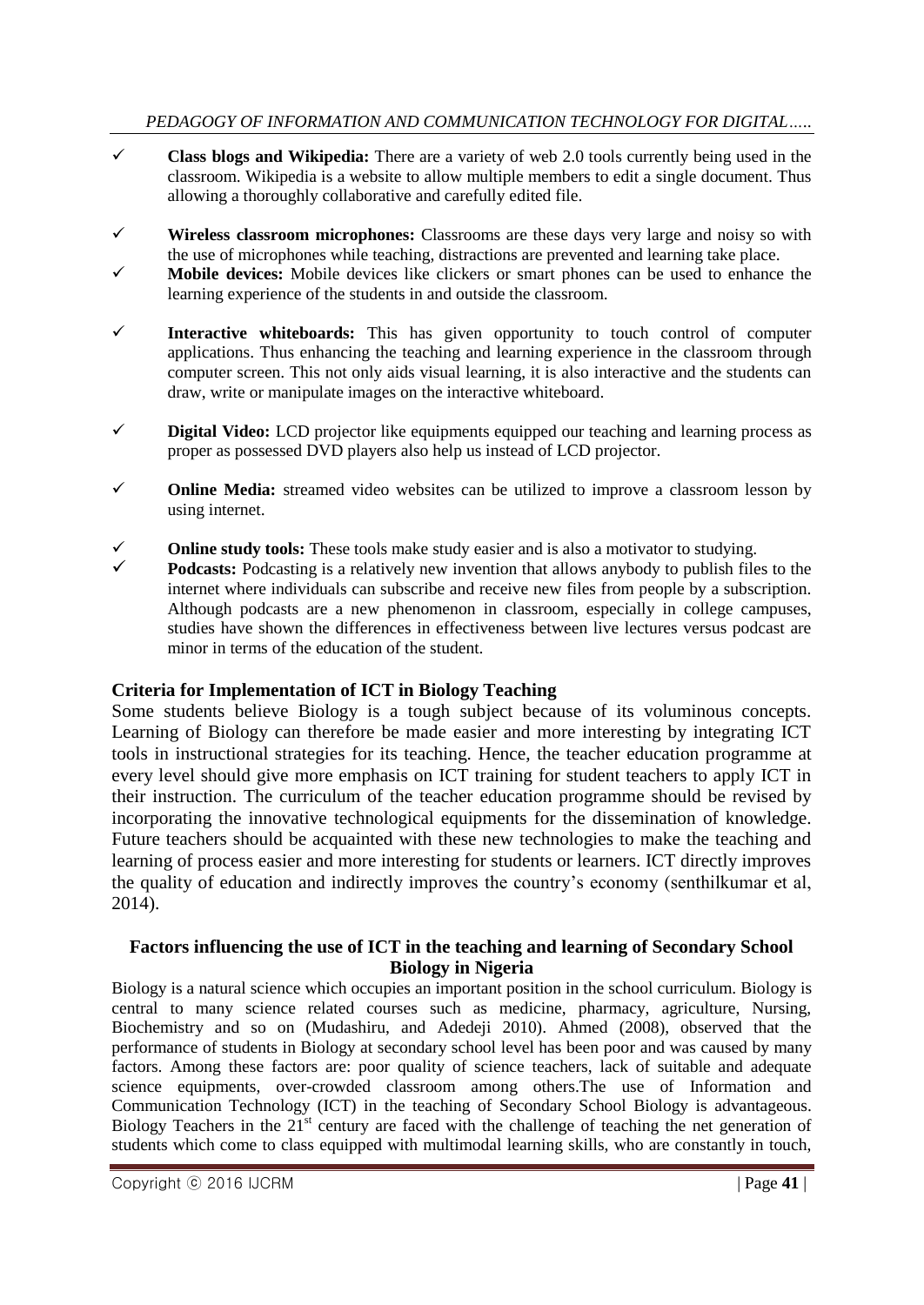motivated by and responding to the ever changing world. Biology Teachers therefore, have to charge their attitude and "modus operandi" as far as the teaching activities are concerned and adopt modern technology in order to carry out the pedagogic activities with confidence and professionalism (Mathipa and Shirley 2017). The following factors influence the use of ICT in the teaching and learning of Biology in Nigeria:

(a) The traditional methods of teaching biology do not prepare the learners to be productive which in turn leads to poor performance of biology students in both internal and external examinations: ICT enables learners to operate in the information society where there is access to rich source of scientific information; which makes the teaching and learning of Biology to be more interesting, enjoyable and a lot more easier. Therefore tackling the problems of poor performance of students in Biology.

(b) ICT enhances the recall of previous learning experiences, providing new stimuli, activating learner's responses and providing systematic and steady feedback.

(c) The use of ICT is interactive in nature; most of the ICT platforms encourages interaction between the teacher, the learners and the resource materials. It is effectively used as a learner centered tool instead of traditional pedagogy which is teacher's centered.

(d) According to Solomon, Augustine and Robert (2017), Information and Communication Technology makes biology teaching and learning more motivating and supportive of productive learning.

(e) It aids Audio-Visual teaching in the classroom e.g The use of Interactive Marker Board (IMB).

(f) The use of ICT improves the quality of Biology teaching and learning.

(g) The use of ICT encourages construction and modeling of biological and scientific knowledge.

(h) Teachers will opts for ICT because it allows for increased individualization of learning with little or no assistance from the teachers.

(i) The use of ICT accelerates, enriches, improves and deepens scientific skills as well engaged the students positively and productively.

(j) Using ICT improves the retentive memory of Biology students as a result of it, Audio-Video qualities.

(k) Complex and abstract biological processes and procedures like digestion, respiration and genetics can be visualized and demonstrated, this ensures students' comprehension.

(l) The Biology teacher takes the advantages of ICT to arrest the attention of biology students during the teaching-learning process, encourage students' attendance and increase their concentration. **Types of teaching and learning technological resources.**

The teaching and learning technological resources can be classified into two:

1. Those that are primary use for communication between people (human to human interaction) otherwise known as communication technologies. This permits communication between teachers and students. Examples include fax, e-mail, radio, teleconferencing, video conferencing and the internet. Those which are primary used by individuals on their own (human to computer interaction). These are used to convey subject contents such as print materials, video tapes, audio tapes, Television, computer based course wares and CD-ROM (compact disk- read only memory). Resources must be matched by resourcefulness – combined with other initiatives by educators and entrepreneurs and in specific terms, the biology instructor to achieve individual and institutional objectives. A study by Romi et al., (2010) found that using computer in biology education resulted in more positive attitude of participants towards biology. Similar finding was reported by Qing (2007) in his study where he found that students had positive perceptions towards technology that it increased efficiency and make learning easier. It has been proven by Felder and Brent (2004) that student irrespective of their age, tribe or school location are equally hungry for scientific knowledge. It was found that scalable interactive animation with hot keys and rollover help to enhance the learning in effective way, learners experience could be extended when dealing with materials that are in the immediate environment of the learner or, on the other hand, when dealing with materials that could be injurious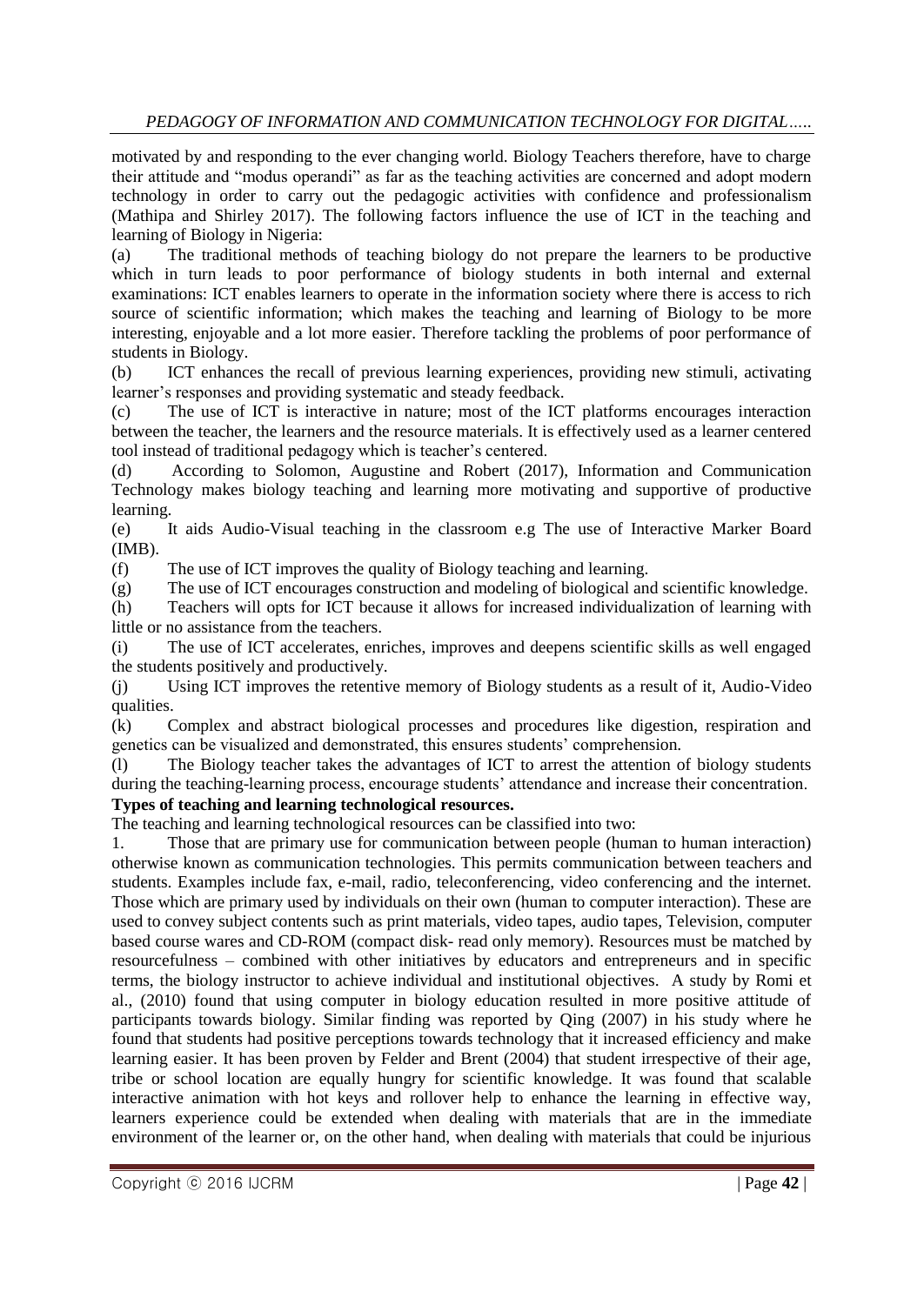to the life of the students, for example, a wide animal like a lion cannot be brought into the class live rather a film or video can present its live in the class or a zoo could be networked to the classroom through the internet. Animated illustrations accompany with audio, video and kinetic are much better to cell biology learners than static illustrations (Stith, 2004).

Information technologies ranging from video tapes and laser disks to powerful computing and communication technologies have the potential to recast the relationship between lecturers and their students during science lessons. the challenges facing teachers is being skilled, knowledgeable and having access to the new technological devices, being able to utilize them, as well ability to adopt different approaches to biology curriculum delivery.

## **Laboratory devices open to teachers for use in biology instructions are:**

- 1. **Use of electronic laboratory (E-laboratory):** E laboratory is a new computer programme that mimics laboratory experiences. These devices are special media of instructions which have both visual and aural appeal. The utilization of these new technological resources in science instruction makes learning of biology concept clearer to the student and also enables students to engage in critical thinking, problem solving, and acquisition of new scientific knowledge and skills (Onyegegbu, 2006).
- 2. **Interactive computers:** the use of interactive computer/ video disc with laser player and color television monitors, projectors, micro computer based instruction and computerassisted instruction have been very helpful in biology practical lessons. Students using these new technological resources have coincidently taken less time to complete the science laboratory activities than equivalent instructions delivered by the lecturer (Ulerich, Bybee and Ellis, 1998).
- 3. **Computer based technologies**: computer is viable medium for the delivery of science instructions. It can be used to download lectures to the instructors thereby by promoting personalized/individualized tutoring. The internet and CD Rom facility available on the computer provide learner opportunity for current information in their courses. A number of computer based technologies have been used for distribution of sample lesson plans on CD ROMs, encouraged the interactive use of the web-based material and use of computer.
- 4. **Multimedia technologies**: multimedia includes computer –mediated information that is presented concurrently in more than one medium. it consist of some, but not necessarily all, of the following elements: text; still graphic images; motion graphics; animation; hypermedia; photographs; video; and audio, i.e. sounds, music, and narration. Multimedia can support multiple representations of the same pieces of information in a variety of formats. This has several implications for learning. (Ke, 2008).

## **CONCLUSIONS**

Despite the roles of ICT driven instructional aids can play in biology and education at large, Nigerian schools are yet to fully harness its benefits in teaching and learning. Efforts geared towards integration of ICT driven instructional materials into the system, have not had much impact due to several problems ranging from teachers' professional knowledge, poor funding, theft of acquired computers and the effect of corruption.

Technology can be a powerful education multiplier, but must know how to use it. It is not enough to install technology into classrooms – it must be integrated into learning. Nothing can substitute for a good teacher. It is not technology itself that empowers people empowerment comes from skills and knowledge. technology assisted tools can be used to present biological information and concept, to simulate complex content, develop generics skills, to graph and manipulate data and access to student.

Recommendations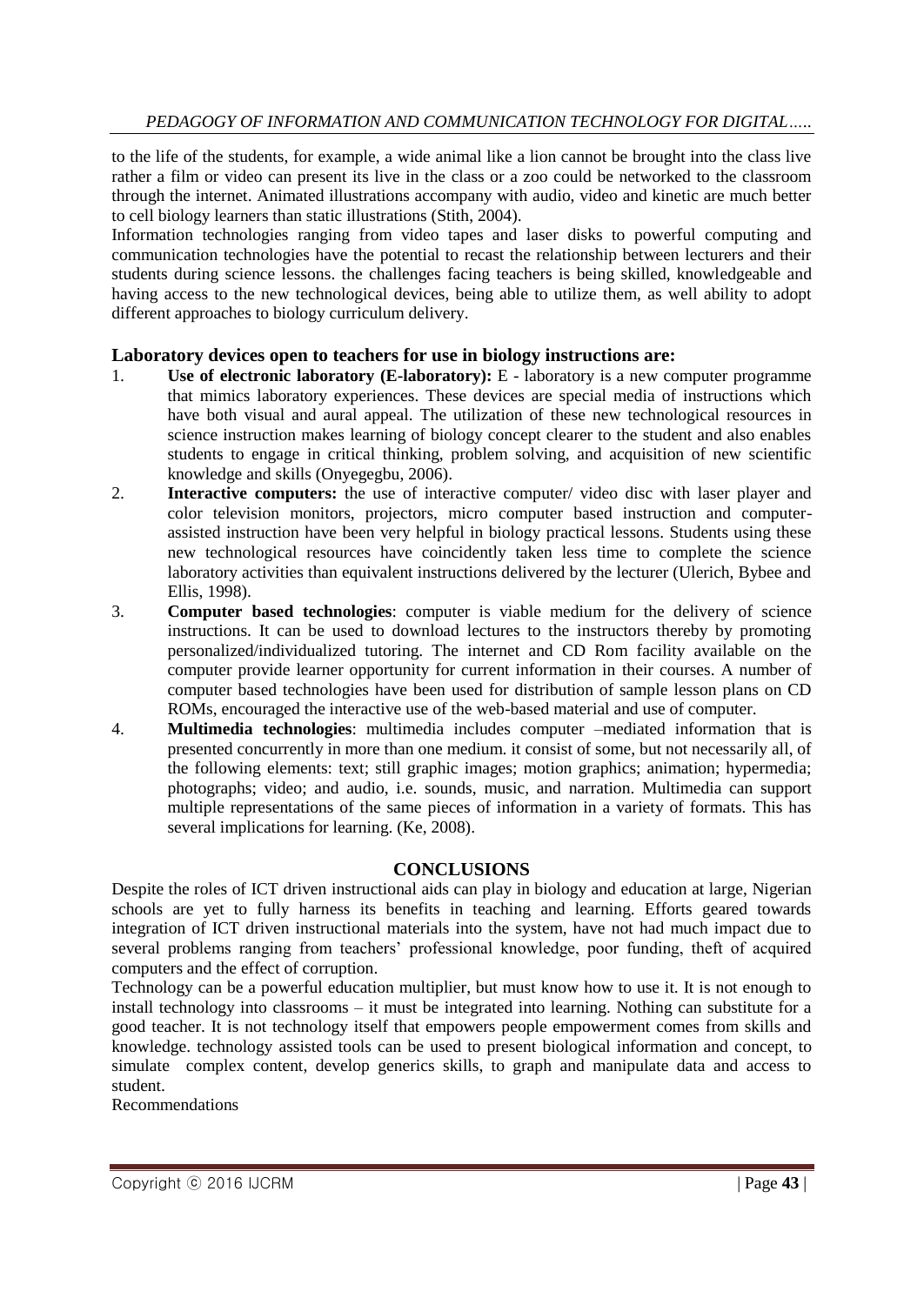Recommendations for prospective and effective use of technology assisted tools in views of the problem hindering use of ICT in Nigerian, the following recommendation are offered for prospective and effective use of technology assisted tools:

- The government of Nigerian should embark on a massive computer literacy training program nation-wide particularly for teachers and learners at all levels. This should be accomplished through in –service training of teachers, seminars and conferences. For student computer education should be a compulsory subject at all levels.
- Curriculum planners should integrate some ICT into specific biology topic/activities.
- All classrooms and auditorium should be connected to the internet in other to enhance webbased instructions. The government should do this by paying internet connection fees to internet service providers (ISP) to provide internet service.
- Video phones, teleconferences and multimedia systems e.g. multimedia computers and multimedia projectors should be provided in adequate quantities by the government for effective usage in schools.
- Teachers in Nigerian should be motivated and encourage to develop and use multimedia courseware and software relevant to teaching and learning. The government should motivate teachers through provision of adequate funds for courseware development.
- The government of Nigerian should provide digital libraries in every educational institution. The library is the highest reservoir of knowledge and no educational institution can do without it. Ensure that each digital library has a server for storage, retrieval, uploading and downloading of institution.
- The government should employ technologies and technicians to take care of internet facilities and equipment as to carry out routine repairs within education facilities.
- The government should set up standby generators and uninterruptable power supplies (UPS devices) to tackle the problem of epileptic or inconsistent power supply in other to support the use of electronic equipment for teaching and learning.
- National University Commission (NUC) National Commission for College of Education (NCCE) etc should organized accreditation programs more regularly to ensure that this technological device are available and properly utilized in various universities, college of education and polytechnics.

Philanthropists, nongovernmental organization (NGOs) and other stake holders in education should provide financial aids to schools for the purchase of the technological devices for teaching and learning.

# **REFERENCES**

- [1] Ahmed, M.A. (2008). Influence of personality factors on Biology lecturers' assessment of difficulty levels of genetics concepts in Nigerian colleges of education. Unpublished PhD thesis, University of Ilorin, Ilorin.
- [2] Agashe, L. (1995). Role of ICT in primary education to all worldwide journal multi-disciplinary research and development.
- [3] Apple Computer (2002). The impact of Technology on Students' Achievement. Available at: <http://www.aple.com/education/reseach/index> 2html. Accessed on 10/7/2012, July, 2017.
- [4] Esharenana, E.A & Emperor, K. (2010). Application in Nigerian Secondary Schools: Library philosophy and practice. Retrieved on 30<sup>th</sup> July, 2017 at [http://www.webpages.uitaho.edu/](http://www.webpages.uitaho.edu/-mbohn/adomi-kpan-gban.ltm) [mbohn/adomi-kpan-gban.ltm.](http://www.webpages.uitaho.edu/-mbohn/adomi-kpan-gban.ltm)
- [5] Felder, R.M and Brent, R (2004). Navigating the bumpy road to students-centered Instruction, Retrieved on  $19<sup>th</sup>$  may 2009 from http://www.ncsu.ed/felder-
- [7] [public/paper/resi.html.](http://www.ncsu.ed/felder-%20%20%20%20%20%20%20%20%20%20%20%20public/paper/resi.html)
- [8] Fiche, M., Bonvin, R., Bosman, F (2006). Microscopes and computers in small group
- [9] Pathology learning. Medical Education, 40(11), 1138-139.
- [10] Fredriksson, U., Jedeskog, G., Plomp, T (2008) Innovative use of ICT in schools based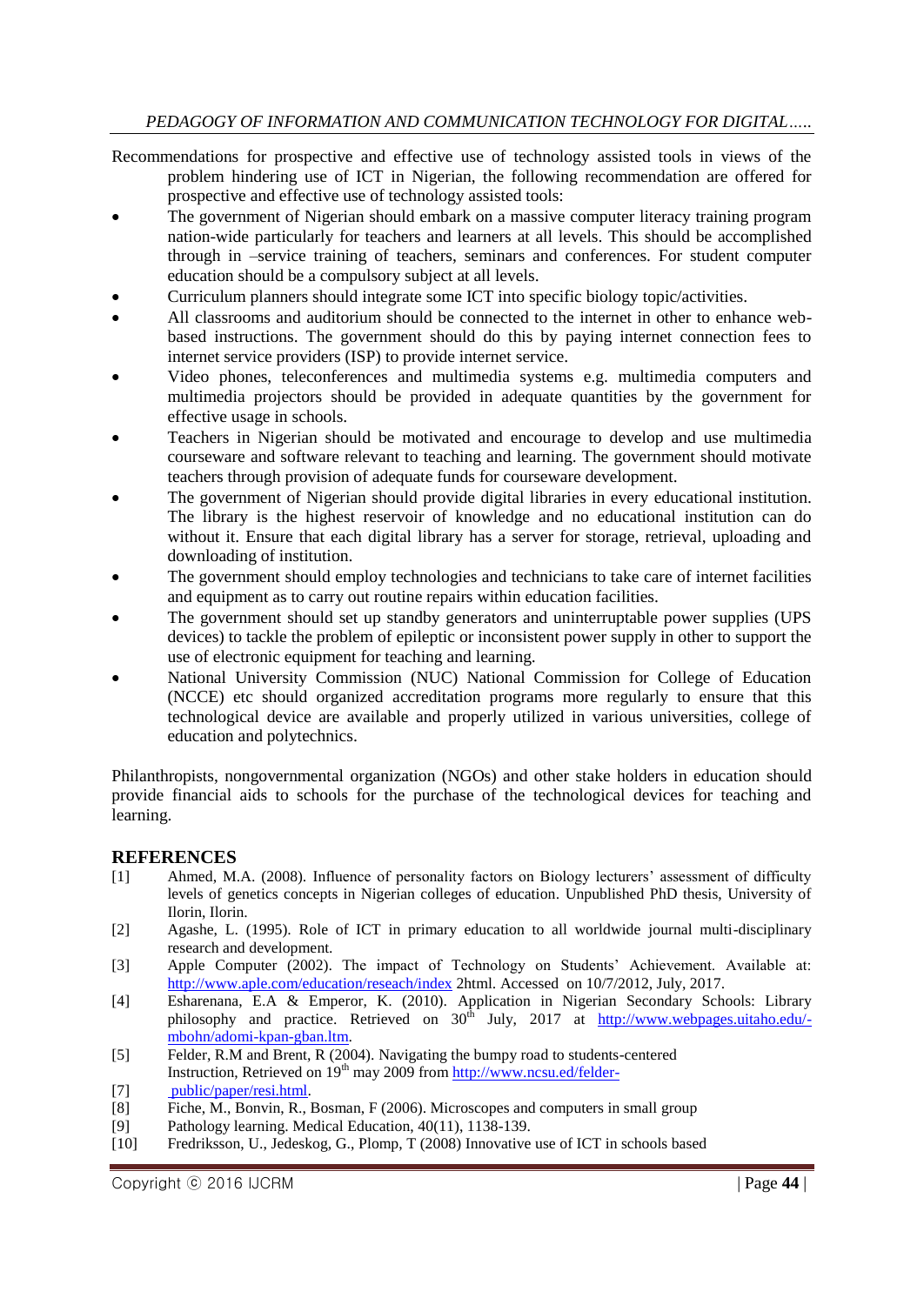- [11] On the findings in ELFE project. Educations and Information Technologies, 13(2), Information Blog Archive (2013). ICT: different uses. Retrieved on 30 July 2017 from
- [12] [http://www.786differentusesofIct.blogspot.com.ng.](http://www.786differentusesofict.blogspot.com.ng/)
- [13] Ifeakor, A.C.. (2008). Availability and Usage of Information Communication Technology
- [14] Facilities by Science Teachers in Anambra State. Journal of Women in College of
- [15] Education, 11(2), 27-29.
- [16] Inomesia,E.A. and Osakwe, E.O. (2010). Principles and Practice of Teaching for Tertiary
- [17] Students. Educational Review, 57 (4), 405-413
- [18] Jenkins, R. (2004). Virtual Unknown<sup>TM</sup> Microbiology. Journal of Biological Education,
- [19] 38(4), 197-197.
- [20] Katz,R (2001). Campus Champs Tackle heavies. Times Higher Education Supplement,
- [21] May 18.
- [22] Kuhlemeier, H., Hemker, B. (2007). The impact of computer use at home on students
- [23] Internet skills. Computers and Education, 49(2) 460-480.
- [24] Mathipa, E.R & Shirley, M. Teacher Factor influencing the use of ICT in teaching and learning in South African urban schools. Mediterrarean Journal of social sciences,Vol 5, No. 23 2014. Retrieved on 30 July 2017 fro[m http://www.mcser.org/journal/index/php/myss/article/viewfile/4647/4510.](http://www.mcser.org/journal/index/php/myss/article/viewfile/4647/4510)
- [25] Mudashiru, O. & Adedeji, O. (2010). Effect of Computer Assisted Instruction (CAI) on
- [26] Secondary School Students' performance in Biology. Turkish online Journal of Educational Technology vol. 9, Issue 1, Retrieved on 30/7/17 from [http://www.files.eric.ed.gov/fulltext/EJ875764.pdf.](http://www.files.eric.ed.gov/fulltext/EJ875764.pdf)
- [27] McFarlane, A., Sakellariou, S. (2002).The Role of ICT in Science Education.
- [28] Cambridge Journal of education, 32(2), 219-232.
- [29] McLean, M. (2002). Introducing computer aided instruction into a traditional histology
- [30] Course: student evaluation of the educational value. Journal of audiovisual Media in
- [31] Medicine, 23(4), 153-160.
- [32] Ogunsola, L.A. (2005). Information Communication Technologies and the Effects of
- [33] Globalization: Twenty-First Century "Digital Slavery" for Developing Countries myth or Reality? Electronic Journal of Academic at: [http://www.ceoforum.org/ downloads/report4.pdf.](http://www.ceoforum.org/%20downloads/report4.pdf)
- [34] O'byrne, P.J., Patry, A., Carnegie, J.A. (2008). The development of interactive online
- [35] Learning tools for the study of anatomy. Medical Teacher, 30(8), 260-271.
- [36] Okebukola, P.A:O (2003). virtual institute for higher education pedagogy: National
- [37] University Commision (NUC). Abuja, Nigeria.
- [38] Okoli, J.N; Osuafor, A.M. (2008). Availability, Accessibility and Extent of Use of New
- [39] Technologies for STM Curriculum Delivery.  $49<sup>th</sup>$  annual conference proceedings of
- [40] STAN, 200-206.
- [41] Onyegegbu, N. (2006). Using New Technologies in Creating Excitement in Biology
- [42] Laboratory Activities.  $47<sup>th</sup>$  annual proceedings of STAN, 134-145.
- [43] Pratt, M.K. (2016). Information and Communication Technology (ICT), Tech-target Network. Retrieved on 1<sup>st</sup> August 2017 from [http://www.searchCIO.techtarget.com/definition/ICT-information](http://www.searchcio.techtarget.com/definition/ICT-information-and-communication-technology-or-technologies)[and-communication-technology-or-technologies](http://www.searchcio.techtarget.com/definition/ICT-information-and-communication-technology-or-technologies)
- [44] Qing, L. (2007). Students and Teacher Views about Technology. Tale of Two Cities.
- [45] Journal Of Research on Technology and Education, 39(4):377-397.
- [46] Ramasundaram, V., Grunwald, S., Mangoet, A., Camerford, N.B., Bliss, C.M. (2005).
- [47] Development of an environmental virtual field laboratory. Computer and
- [48] Education, 45, 21-34.
- [49] Romi, S., Hanseson, G., Hanseson, A. (2010). E- Learning: A Comparison between
- [50] Expected and Observed Attitudes of Normative and Drop-Out Adolescents.
- [51] Education Media International.
- [52] Senthilkmar, R. Sivapragasam, C. and Senthamaraikaman, B. (2014). Role of ICT in Teaching
- [53] Biology. International Journal of Research (IJR) vol. 1, Issue- 9, October, 2014. Pp. 781,785.
- [54] Solomon, I., Augustine, O.O, and Robert, N. Ukpai (2015). Teachers' factors influencing classroom use of ICT in Nigeria and other sub Saharan African countries. Retrieved on 30 July, 2017 from [http://www.globa/academicsgropu.com/journals/assertiveness....net.](http://www.globa/academicsgropu.com/journals/assertiveness....net)
- [55] Sorgo, A., Hajdinjak, Z., Briski, D. (2008). The journey of a sandwich: computer based
- [56] laboratory experiments about the human digestive system in high school biology
- [57] teaching. Advances in physiology education, 32(1), 92-99.